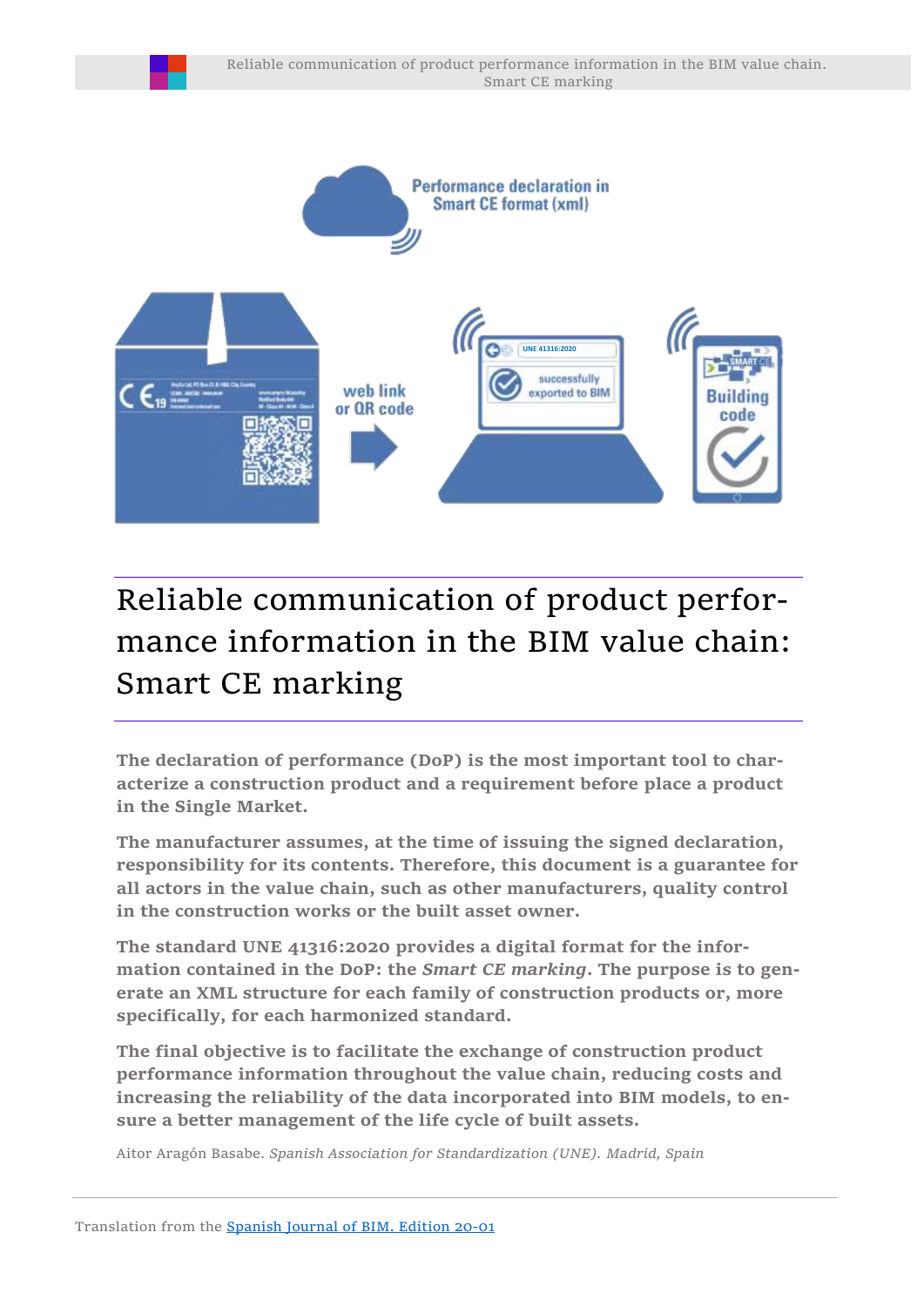# 1 CONTEXT

## 1.1 Introduction

This article begins with an explanation that may seem *far away from* BIM, but vital for a proper understanding of the potential of a *simple* format such as the *Smart CE* proposed in UNE 41316 [10]. It is necessary to explain concepts such as *Declaration of Performance* (DoP), who assumes responsibility for the information, with what methodologies the characteristics are defined and how this information is provided -currently- in the value chain of the construction industry.

1.2 CE marking and declaration of performance

In order to guarantee the free circulation of construction materials in the Single Market, the Construction Products Directive (CPD) [1] was published in 1989 and transposed into Spanish law by Royal Decree 1630/1992.

This Directive established six requirements to be met by **construction works**, in particular:

- 1. Mechanical resistance and stability
- 2. Safety in case of fire
- 3. Hygiene, health and the environment
- 4. Safety in use
- 5. Protection against noise
- 6. Energy economy and heat retention

In line with the New Approach Directives - for example, Directives 2014/32/EU on measuring instruments or 2009/48/EC on the safety of toys - the application of the CPD was based on harmonised standards but, unlike other Directives, its scope was different from the scope of the harmonised standard. In the case of toys, for example, both the Directive and each standard apply to the toys themselves. In the case of construction products, on the other hand, the Directive applied to construction works (buildings, roads, dams, etc.) and the harmonised standards to their constituents: construction products. This important difference makes the CPD a *very special* directive, since it does not indicate that the product is *suitable for use*  or complies in a strict sense (i.e., suitable and safe in any case), but rather **obliges to communicate a** *measured* **performance according to harmonised**  **methods,** leaving the client or public administration the task of evaluating the suitability of each specific product for the work in question.

This evaluation, depending on the intended use, is based on the declared performance, which is tested according to common methodologies, for each product family, throughout Europe. The way to declare these performances is defined in the harmonized standards (see section [1.5b](#page-2-0)elow) issued by the European standardization bodies.

Manufacturers were required to assess conformity with the requirements of the CPD and the relevant harmonised standard. Once the necessary operations had been carried out, they could affix the CE mark to their product, to the packaging or to the associated technical documentation.

In 2011 the European Regulation on Construction Products (CPR) was published [2]. Although it introduced some changes, it did not alter fundamental elements such as the use of harmonised standards.

The CPR requires, as a previous step to fix the CE marking, that the manufacturer issues a declaration of performance (DoP<sup>1</sup>), with the following conditions:

- **The manufacturer assumes responsibility** for the conformity of the construction product with the declared performance.
- Member States must give a **presumption of conformity to** the content of the declaration of performance, unless they have **evidence** that it is not correct or reliable.

The scope of digitalization of UNE 41316 is the information contained in this declaration of performance. Therefore, it would have been more *correct* to have called this concept SmartDoP, but it was decided to link it to the *better known* CE marking.

It is important to highlight the guarantee that, for the user - prescriber, builder or owner -, the information contained in the DoP represents, since the manufacturer is, without any doubt, legally responsible for it. This responsibility for the data is not so clearly defined in other formats used in BIM. In addition, in many cases, performance is tested in

<sup>1</sup> Declaration of Performance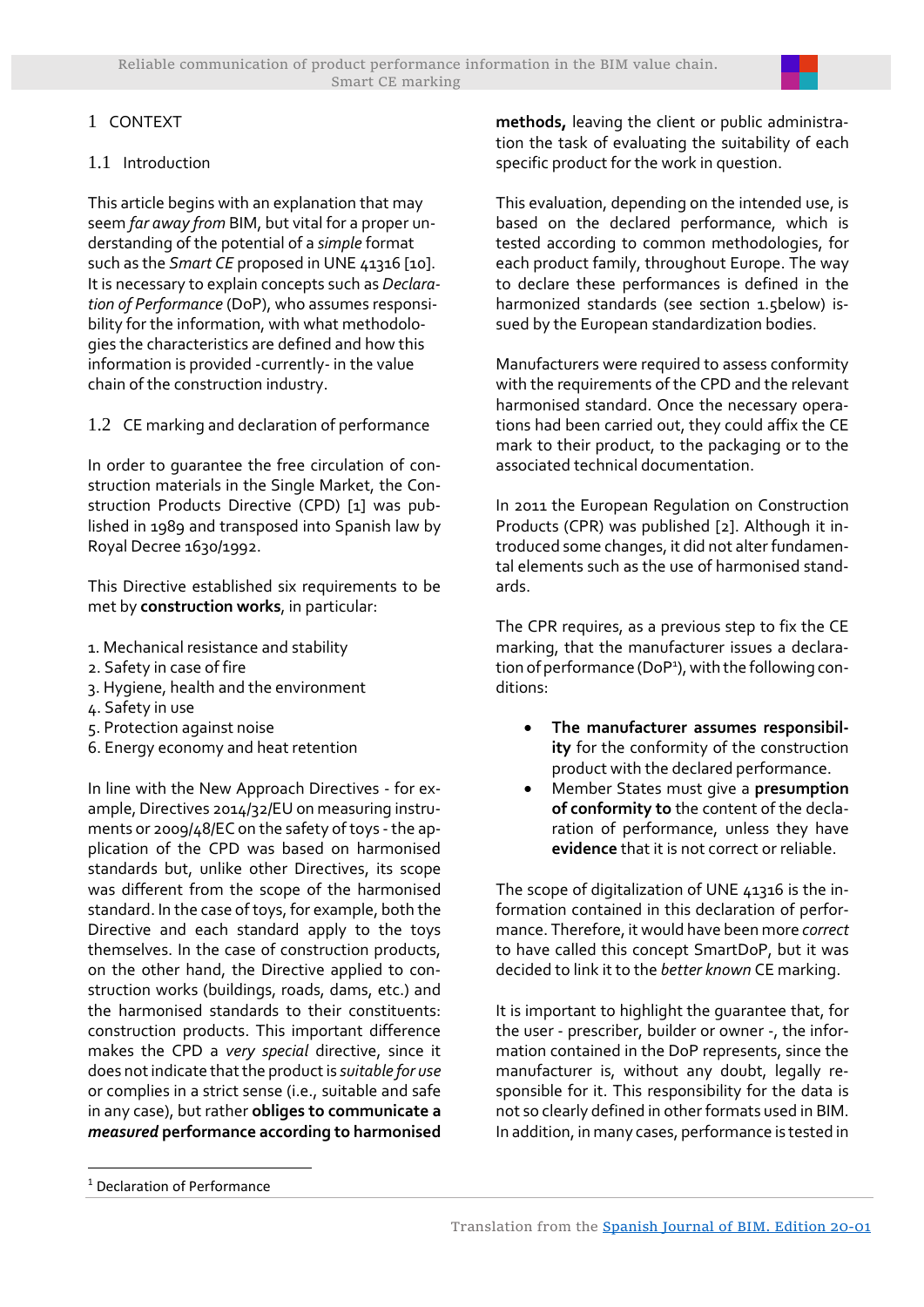accredited test laboratories and factory production control is audited by certification bodies.

Another relevant change introduced by the CPR is a new requirement for construction works: the sustainable use of natural resources. The communication of performance related to the environment and circularity, through environmental product declarations, is covered in sectio[n 4.3.](#page-7-0)

# 1.3 An obsolete format?

Despite being published in 2011 and therefore being relatively recent, the CPR does not adequately cover digitization. As an example, although in its article 7 it indicates that the manufacturer can provide the DoP by electronic means, it obliges him to send it printed (in paper) if the client requests it.

In 2014, the Commission established the requirements for publishing the DoP on a website [3], but without providing a common digital format. The usual practice is to send the declaration in *pdf,* a type of file that makes it very complicated to extract structured information because, although theoretically- it could be *scraped, in* practice it is not feasible because each manufacturer uses its own structure.

As a result, BIM models are not usually fed with reliable and high-quality information, provided directly by the manufacturer; they only *save* the DoP *pdf* file with the reception control register or in the building log book.

The Commission is aware of these limitations. In document C(2013) 7086 final, as part of the processing of the Delegated Regulation [3] that establishes the conditions for publishing the DoPs on websites, the importance of applying new technologies to increase the speed of communication in the supply chain and reduce paper consumption, pointing to XML formats, was highlighted:

*The information is to be displayed preferably using semantic web technologies making sure that that it is displayed in a human readable format, like HTML, and a machine readable format, like XML. The schema for the machine readable format should preferably use standard or widely used data schemas, so that the information is interoperable with most architectural tools.* 

# 1.4 Revision of the Regulations

The CPR is currently under review. One of the key aspects should be the digitalization of information, to improve, among other aspects, the resource efficiency.

The significant cost reduction for manufacturers (and the rest of the actors involved in the value chain) obtained by the application of an *electronic*  DoP is one of the direct benefits reflected in the study [5] that the Commission carried out in 2018 for the review of the CPR. The European Parliament stated, in the clause on *Embracing IT-based methods* contained in its report [6] on the review of the CPR, published in September 2020, the following:

*The volume of product information that has to be communicated to users in accordance with the CPR will in all likelihood increase, especially in the light of sustainability and environmental requirements. Therefore, it is to be expected that the product information can no longer be fully reflected in the CE marking on the product. (…) In this way, the Rapporteur views concepts and methods such as Blockchain and Smart DOP as indispensable developments that should be incorporated into a revised CPR.*

The volume of data derived from the incorporation of environmental data into the DoP is dealt i[n 4.3.](#page-7-0)

# <span id="page-2-0"></span>1.5 Harmonized standards

The harmonized European standards (hEN) provide a common technical language for all actors in the construction sector. These standards are fundamental, as they are the basis for establishing legal requirements (such as the Technical Building Code or the Structural Concrete Instruction EHE-08 in Spain) and in the procurement specifications of public or private clients.

Harmonized standards establish how each specific performance should be measured or evaluated, using supporting standards that generally define testing methods.

These documents are developed in the European standardization committees of CEN/CENELEC, in which Spanish experts participate through the Spanish Association for Standardization (UNE).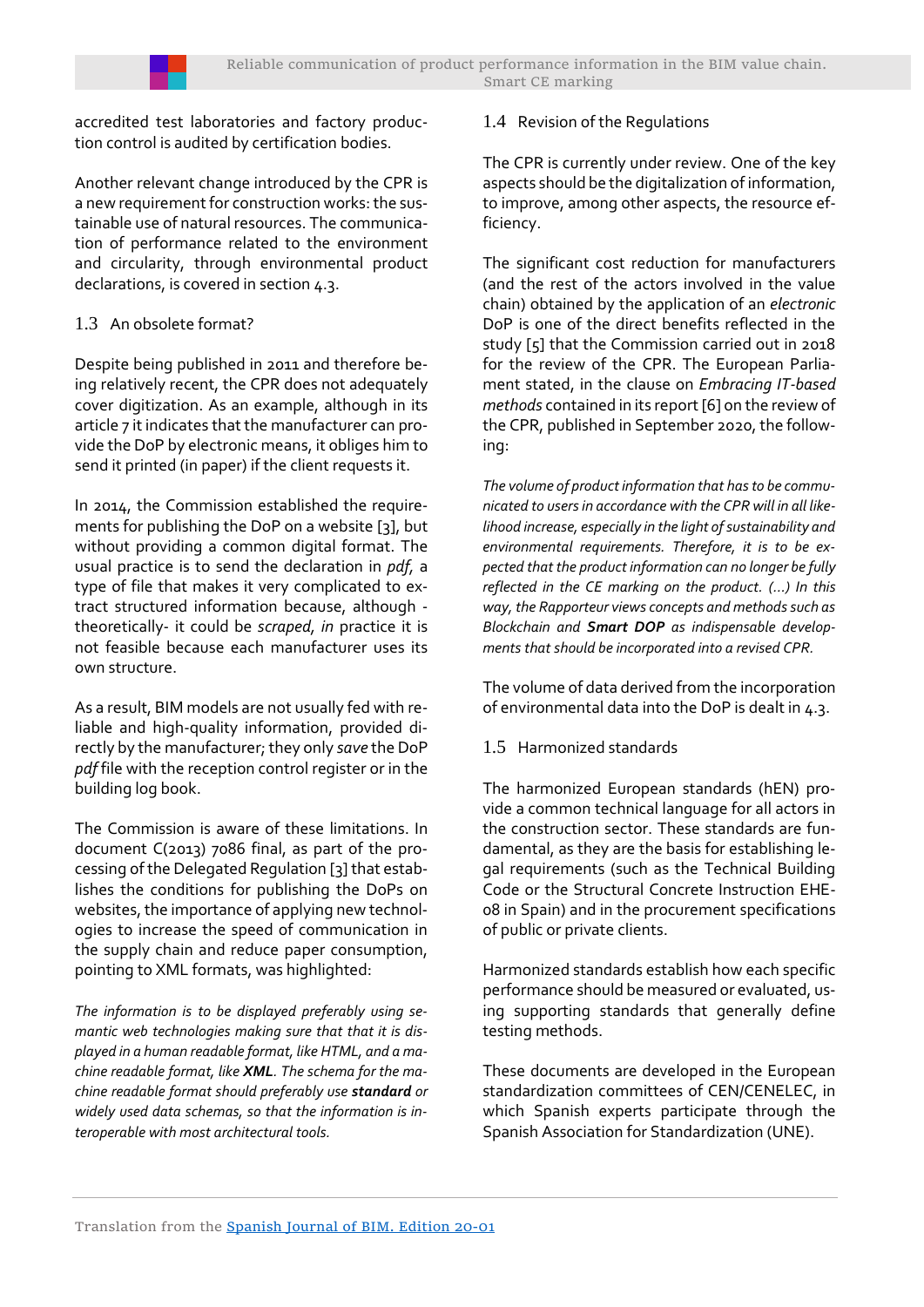Harmonized European standards become a mandatory reference for the products covered once they are cited in the Official Journal of the EU, which also set the deadlines established by the Commission for its implementation. It is possible to access the list of applicable standards for each harmonization legislation through the NANDO information system [8].

Once published, the standards are adopted through each national standardization body, in Spain, UNE.

# 2 SMART CE MARKING

# 2.1 The challenge

Manufacturers are under increasing pressure from their customers to deliver digital formats with product information but, in practice, the usefulness of the delivered files is arguable.

The investment made to be able to issue the declaration of performance (tests, factory production control and, sometimes, the intervention of third parties such as external laboratories or certification bodies), is not fully exploited, due to the absence of a digital format suitable for direct use in BIM.

Currently, some manufacturers have libraries in which they make available BIM representing their catalogue, in proprietary or open formats. These catalogues have simplified the task for designers and builders, facilitating the transfer of product information to BIM. However, for many products or purposes, these objects are too *complex* or might have other drawbacks:

- **Compatibility**: files (generated by different tools or even versions of the same software) sometimes present compatibility problems.
- **File size**: the file size is sometimes quite big, often exceeding the Mb for a single *simple* product. BIM models manage hundreds or thousands of products, so the *weight* can reduce their efficiency.
- *Far from* **the** *common language* **of European manufacturers**: the harmonised standards define the language by which manufacturers communicate the performance of their products. In some cases,

there is no *bijection* between DoP performance and the coding used on the object.

- **Responsibility:** in the chain *manufacturer provides data* → *BIM object is created* → *portal has the data available* → *designer downloads the file and incorporates it into the model…* who is responsible, if the information in the BIM model is not correct?
- **Cost:** The resources required to generate BIM objects is relatively high, either because of the need for software and technicians with training or due to the need for external resources.

For many construction products, 3D is not relevant, either because they do not have a defined geometry (p.e. additives), or because it is not relevant as an *individual product* for the performance in the built asset (p.e. ribbed bars or aggregates, which contribute to the performance as part of the concrete), or because it can be easily communicated using parameters (p.e. dimensions in mm, for the geometry of the thermal insulation).

*Current* BIM objects are useful, especially for composite construction solutions, but it seemed necessary to consider more efficient alternatives for products and materials.

# 2.2 The industry solution

The construction product manufacturing industry was aware of the challenge and in May 2015, the association *Construction Products Europe* published the document *Towards smart CE marking*  [15], which introduced for the first time the concept *of Smart CE*, illustrated in the figure below.

The goal was to make the exchange format as easy to generate and read as possible, complying with the requirements to make the DoP available on a web page [3]. It was also necessary to be able to transfer the information to IFC (EN ISO 16739-1 [12]).

There were several suitable options for the format, such as JSON, a *simple* language easy to analyse syntactically (*parse),* which generates very light files. However, XML was chosen, as it is a widely used format (therefore, easier to implement in companies), which also generates light files, and designed to store and transmit structured data. In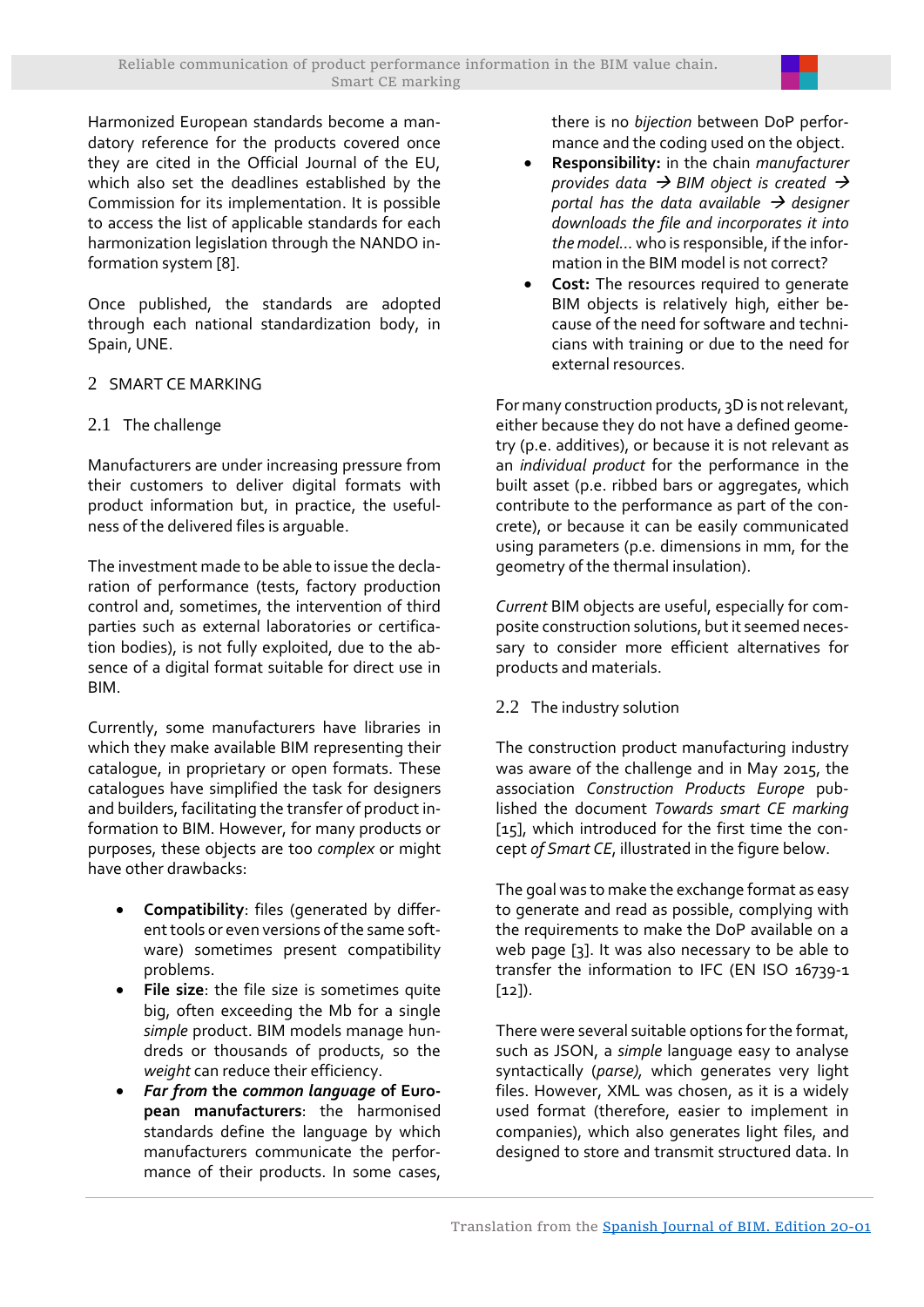

addition, XML is cited by the European Commission as a proposed solution for the DoP in digital format (see [3]).

Harmonized standards contain a wide range of types of information, so it is necessary to define a structure for each standard. However, it was considered necessary to have a European document to



**The Smart CE concept**  Source: *Construction Products Europe*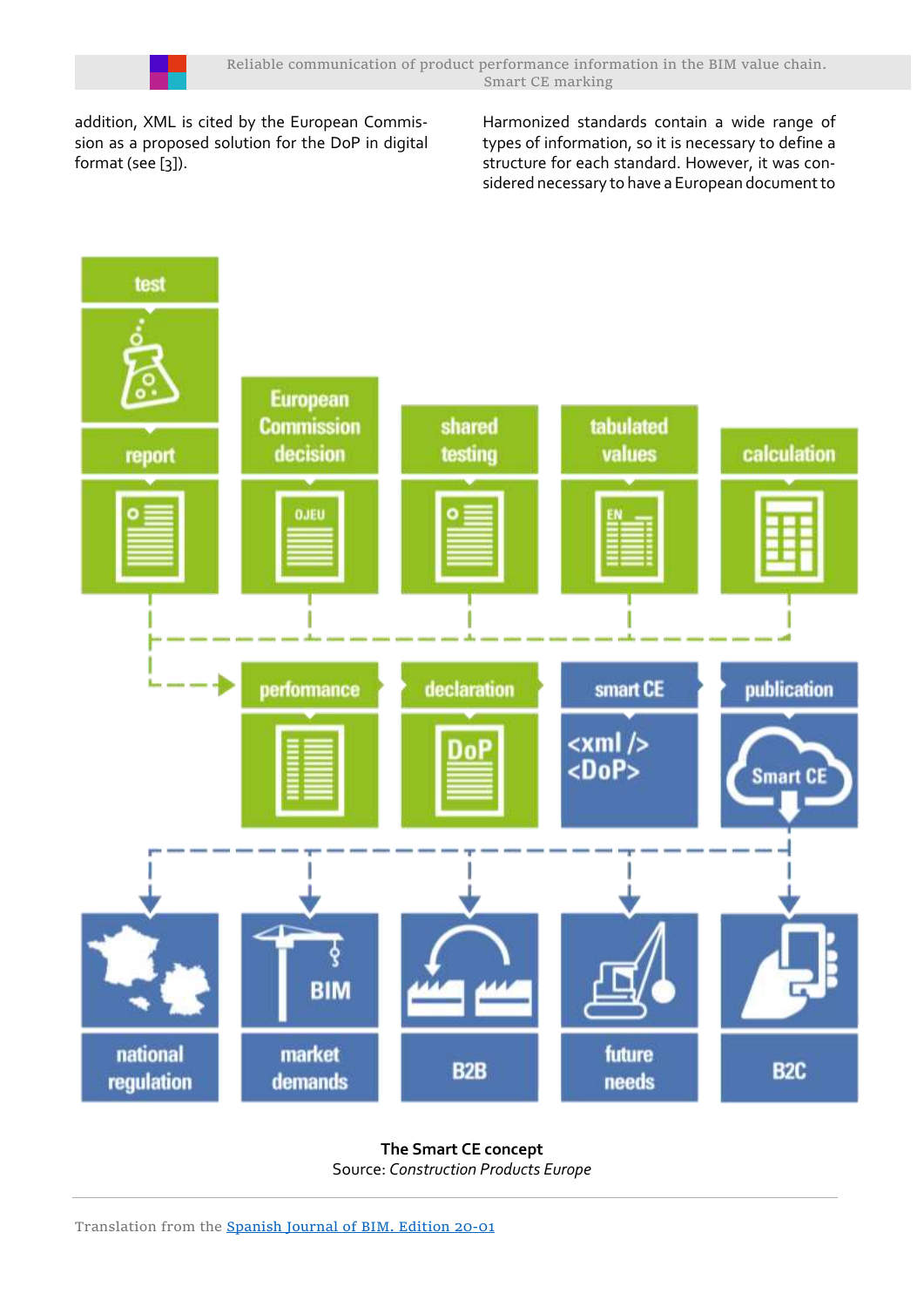define a homogeneous structure to facilitate interoperability. To this end, a project in the European Committee for Standardisation, CEN was proposed (se[e 2.3\)](#page-5-0).

**BIM** is much more than 3D. UNE 41316 seeks to communicate **data,** in which **geometry** is *just one more*. The geometry can be presented as dimensions or as the URL of the drawings (in DXF or other format), included as additional information (se[e 4\)](#page-6-0). Using a reference to other files to provide this information will create more*manageable* objects, incorporating the information into the model depending on the required level of detail.

# <span id="page-5-0"></span>2.3 Standardisation

In December 2017, the kick-off meeting of CEN/WS *Smart CE marking* took place. Experts from several countries, representing manufacturers, BIM practitioners, software developers or certification bodies, agreed to publish in July 2018 the CWA 17316 [11].

Since its publication, several European associations have initiated the development of schemes for their harmonized standard. However, the implementation of the Smart CE concept is still limited. One of the reasons for the low implementation is the large number of harmonized standards to be *transformed* into Smart CE and the absence of a *critical mass to* motivate BIM software developers to import this format. On the other hand, the Smart CE concept was limited to DoP information, but there are other data of great interest to users of construction products that were not included.

To promote the implementation of the Smart CE concept, the Spanish Association for Standardization (UNE) began, in March 2020, the draft UNE 41316 [10], which was published in September of the same year.

This standard establishes a *common ground* to define a format for each harmonized technical specification in construction product standardization committees, at National or European level. Having a reference in Spanish facilitates the participation of the national industry in the development of the formats at European level and, in addition, the drafting at National level of formats that, once approved in Spain, can be presented to CEN.

CWA dealt with DoP information (see [3\)](#page-5-1), but the UNE standard also includes criteria and guidelines for incorporating additional information (se[e 4\)](#page-6-0).

Therefore, UNE 41316 is not a *simple* adaptation of the CWA 17316. It contains additional (non-contradictory) clarifications forthe XML structure and defines how to communicate additional information. This approach is also intended to be used for the XML structure of products not covered by harmonized standards.

The support at European level is *a must* for an adequate deployment of this concept. Several industry associations are preparing their formats, although the transition from CWA to European standard is not foreseen in the short term.

At international level, EN ISO 23387 develops a common concept for data templates. The European Committee CEN/TC 442 is preparing projects such as prEN 17473 for the definition of data templates to communicate the information of the harmonized standards according to the European harmonization legislation, such as the CPR.

For the construction industry, it is important to follow the developments on BIM standards. In Spain, this task is carried out by CTN 41/SC 13 [16].

#### <span id="page-5-1"></span>3 DIGITAL DECLARATION OF PERFORMANCE

# 3.1 General structure

Both CWA 17316 and UNE 41316 define the XML structure that, in general, will be UTF-8 encoded and have an XSD schema, whose path is provided in the *XML Schema Instance*.

The DoP data is nested within the *Declaration-OfPerformance* element, whose label includes the language in which the declaration is presented (generally English). The translation into different languages can be done, automatically, using the official texts from the Commission and the translations of the standards made by the national standardization bodies.

The following elements define the reference standard, the intended use, the unique product identification code, the DoP number, the information about the manufacturer or the system of

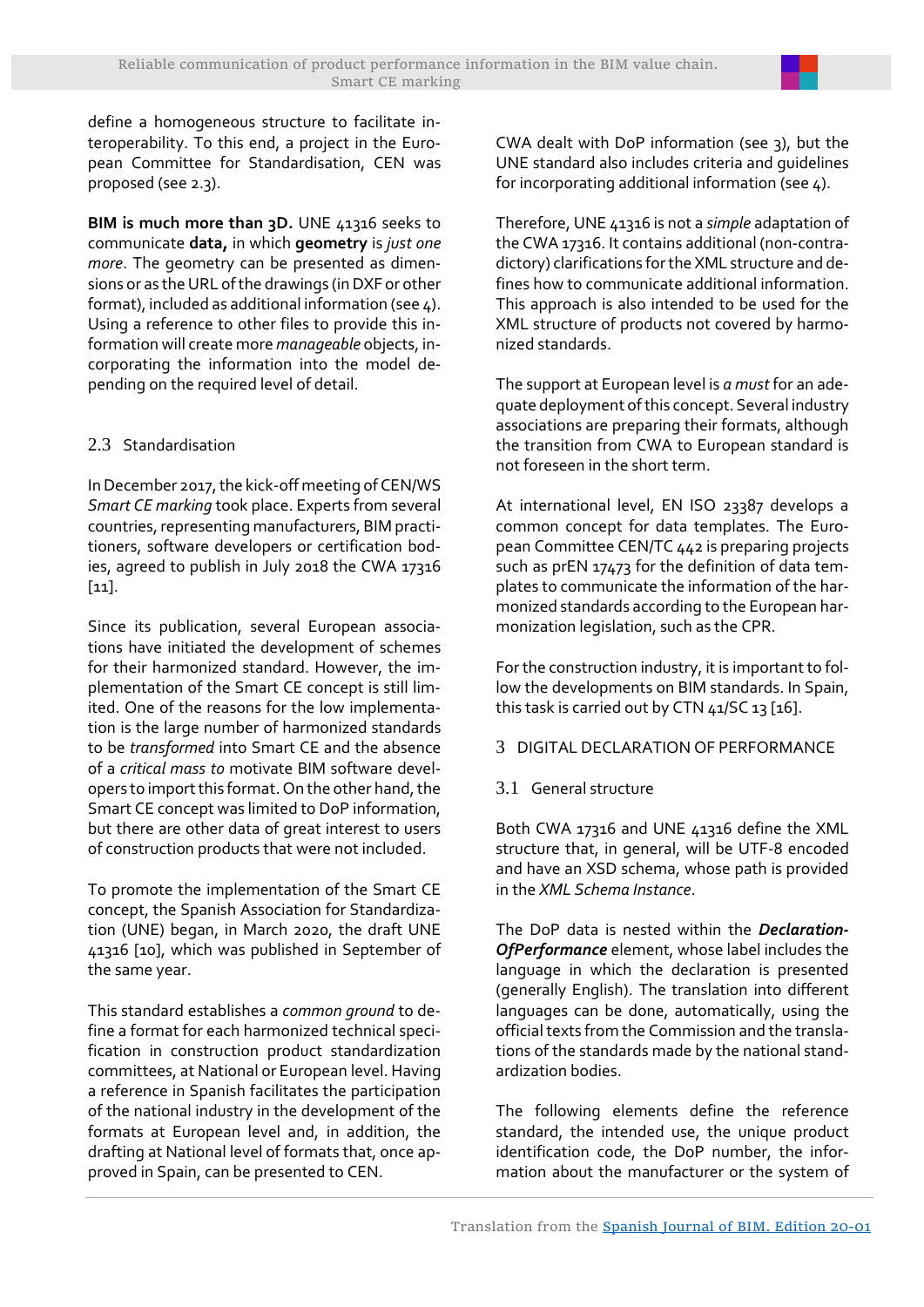evaluation and verification of constancy of performance (AVCP). Usually, it will be easy for manufacturers to fulfil these data.

The most complex part is the structure of the declared performance, explained in section 3.2.

Finally, other necessary elements are included such as appropriate and specific technical documentation, or the manufacturer's declaration of responsibility with its signature (see 3.3).

# 3.2 Performance

*DeclaredPerformance* is a complex element in which the defined in each Standardization Mandate (*EssentialCharacteristic*) are nested. These essential characteristics have a level 1 *Property*  nested.

Each level 1 *Property* has, at least, three nested elements:

- *Name*: designation of the *Property*.
- At least one level 2 *Property.* Normally only one will exist, but in the case of properties that depend on each other, there can be more, as explained below.
- One last *Property* containing the AVCP system.

Sometimes, there may be properties that depend on each other and which, in *current* DoPs, are usually presented as a table. This is the case, for example, of the thickness of an insulation and the associated thermal resistance, which are presented as *pairs of* elements.

All level 2 *Property* have the following structure:

- *Name*: designation, which can be expressed as a physical quantity (e.g. *lenght,*  to express lengths and thicknesses), as a classification (*class*) or expressing a *pass/fail* result.
- *ReferenceDocument*: testing standard or equivalent.
- *Declaration*: contains the declared values through a complex element that has the elements *Name*, *Value*, *Unit* and *Relation*  nested.

The AVCP system, which indicates the tasks assigned to the notified bodies, is a particular case of level 2 *Property*, in which the *Name* is *AVCP*.

Although the explanation of the structure may be *cumbersome*, it is *intuitive* when shown in tabular format, as in table B.1 of UNE 41316. The standard contains guidelines and examples to facilitate the creation of XML structures. Before proposing an XML scheme for digital DoP in the standardization committees, it is important to analyze both the corresponding harmonized standard and Annex B of UNE 41316.

3.3 Signature

The DoP must be signed, as an attestation of the **responsibility** assumed by the manufacturer regarding the declared performance.

The information covered by CWA 17316 is to be included as text and, in the *DoPLink* element, the link to the signed declaration of performance in *pdf*. In this case, the Smart CE file cannot be used *independently* (meaning, without the signed *pdf*), since it does not contains the signature of the manufacturer.

UNE 41316 standard has not resolved the issue of the signature, although it points to some potential solutions (see 4).

- <span id="page-6-0"></span>4 ADDITIONAL INFORMATION
- 4.1 Concept and how to include it

Any information not included in Annex ZA of the relevant harmonized standard is considered additional information.

Additional information may include test results, product color, link to CAD drawings, environmental information or relevant product certificates.

This additional information shall, in any case, be reported separately from the DoP. Thus, the element *AdditionalInformation* has been created, nested in *Declarations*.

Without standardization of tags and structures, it will not be possible to use this additional information in BIM. Therefore, it is important to base them on technical standards.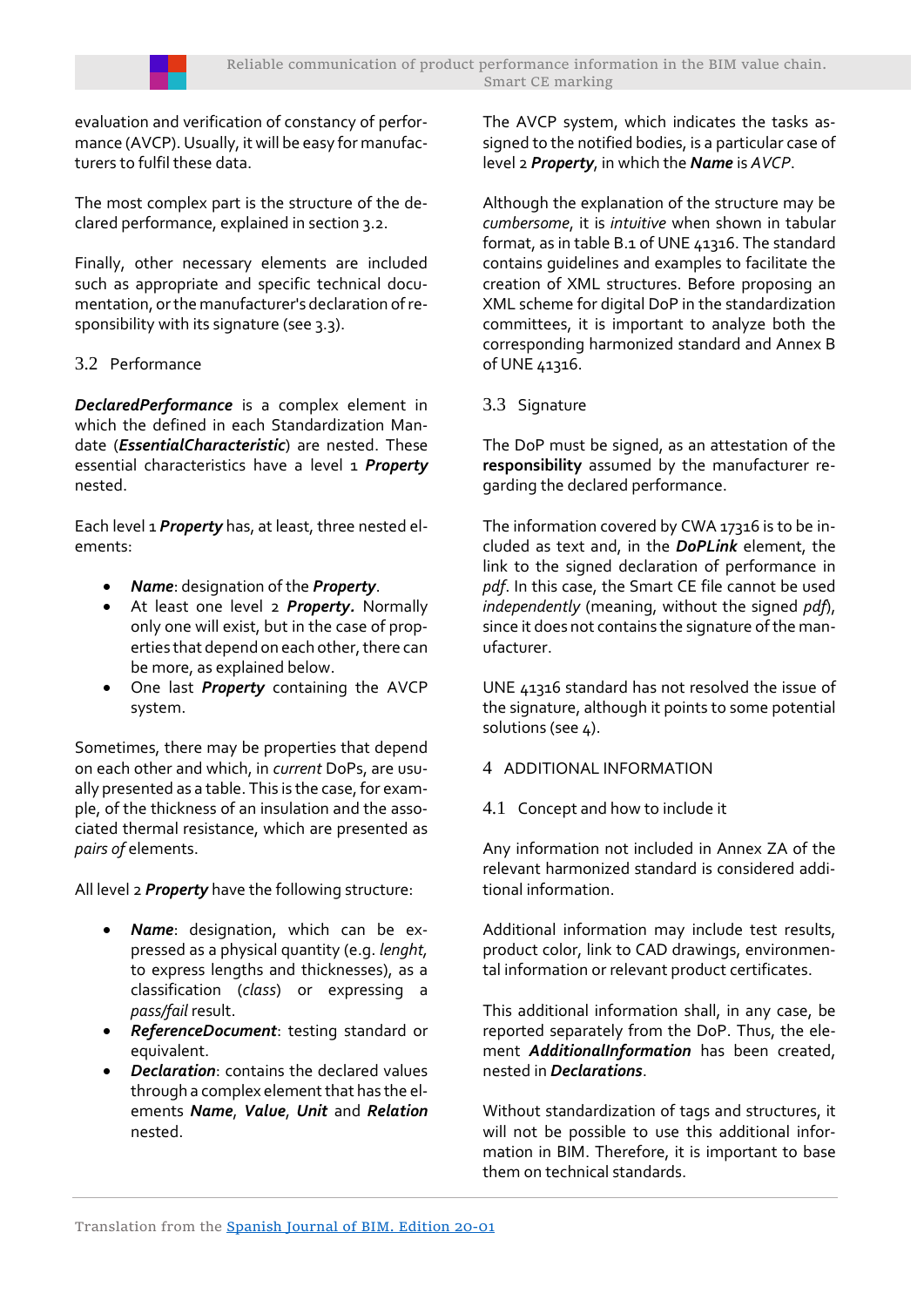

This additional information is covered in the Spanish standard, but not in European CWA. This topic is one of the main improvements in the Spanish standard, since it will allow manufacturers to communicate data of great interest to their customers. The following sections contain some examples.

# 4.2 Non-harmonized performance

The performance characteristics not included in the harmonised standard have a similar structure to the performance contained in the DoP, with some necessary changes such as replacing *AVCP*, which refers to the Assessment and Verification of Constancy of Performance system, with *AoC*, which refers to the Assessment of Conformity.

UNE 41316, table C.1, should be used for the preparation of the XML structure.

If a performance characteristic affects several products covered by different committees, consensus should be reached to designate and structure the information in a homogeneous way.

# <span id="page-7-0"></span>4.3 Environmental Data

BIM is a fundamental tool for evaluating and improving sustainability in construction. The Spanish Strategy of Circular Economy [9], states:

*The use of the BIM methodology (Building Information Modeling) should be promoted and implemented in the analysis of the life cycle of the buildings and, thus, be able to reliably calculate their sustainability, including their rehabilitation, thus contributing to the improvement regarding climate change impacts and the sustainability of construction works, including the infrastructures.*

The core, again, is the **data**. Today, there are thousands of environmental product declarations (EDP) in Europe, verified in according to EN 15804 standard. These documents have the advantage of using a common methodology and structure for the life cycle of products, buildings and civil engineering works, developed by CEN/TC 350.

At international level, the future standard ISO 22057 [14] is under development. It defines the information exchange format from EPD to BIM, based on the *Smart CE concept*.

Until this international standard is published, UNE 41316 proposes a minimum information to be communicated, stating that once ISO 22057 is available, the structure defined in it should be included as additional information.

4.4 Signature and file integrity

Clause C.6 of UNE 41316 deals with the possibility of verifying the integrity of the file using a cryptographic hash, such as SHA-256.

As a first step, this verification can be made calculating the hash of the *DeclarationOfPerformance*  element and comparing the result with the hash reported in the file. Obviously, if it has been modified intentionally, the hash may also have been altered, so this check is not enough. The verification should also be made using a hash that cannot be altered by the *value chain actors* who may have an interest in modifying the file. Among others, the following options can be used:

- *Trusted timestamping* of the DoP in a blockchain network.
- Verification of the hash using a **reliable server**.

The cryptographic hash function must be placed outside *the* elements *DeclarationOfPerformance*  and *AdditionalInformation*, to avoid problems.

The standard also explains the signature *XMLDSig*  or *XML-DSIG* defined by the W3C consortium. For the time being, it is not considered a valid option, as it would modify the structure defined in the CWA 17316, which is not compatible with the approach made in the Spanish standard. However, it could be applied if the CWA is revised at a European level.

Although not covered in UNE 41316, a similar scheme can be used to include a **third-party validation** of the file, checking the hash against the server of a *trusted body*, such as the Public Administration or a notified body. This validation is different from the integrity check of the file, as it can be used to indicate that the values reported have been verified using the actual reports of the test results or that the product is covered by an official recognition or approval from the public administration.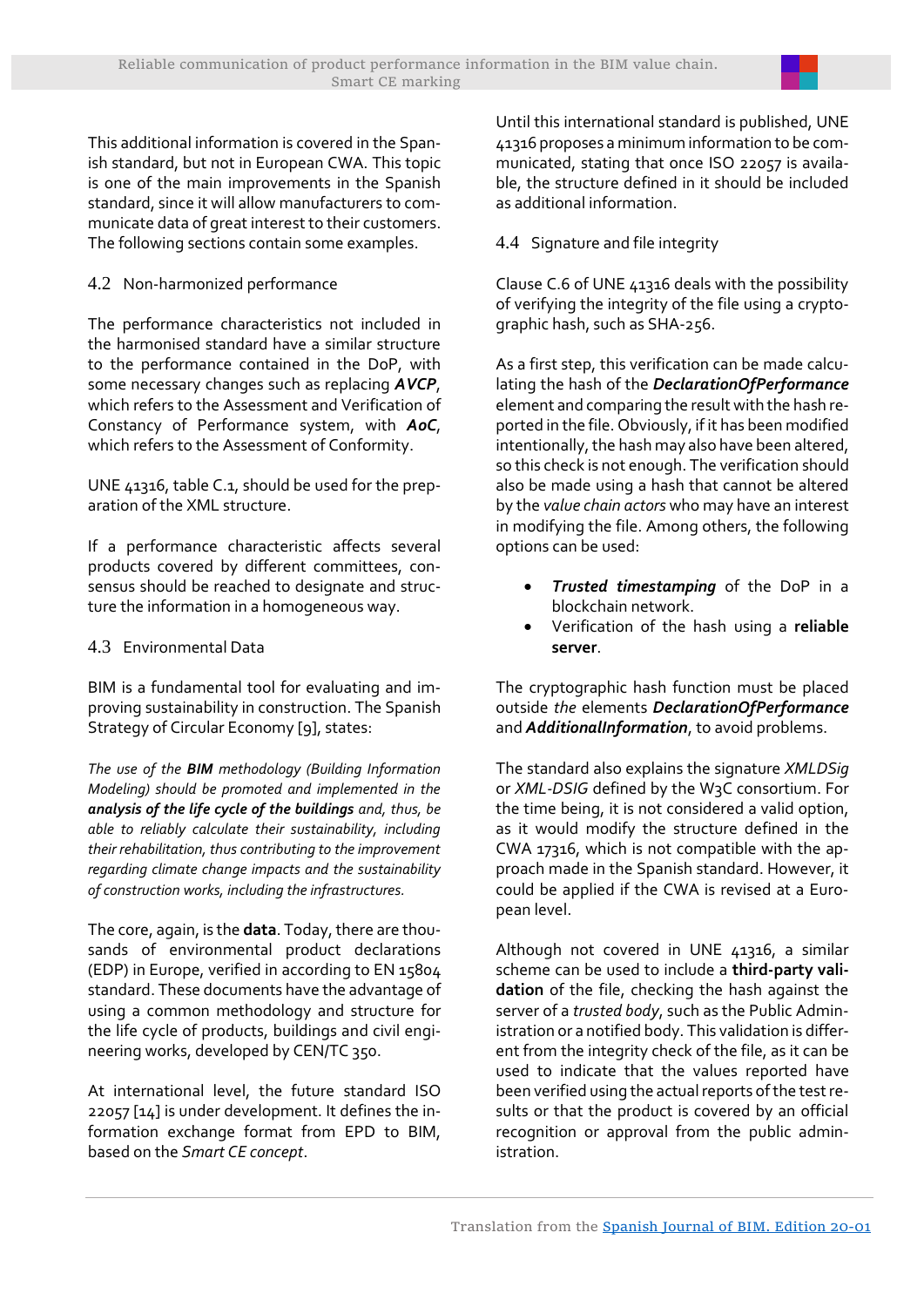

The cornerstone of this signature system is the recognition by the Public Administration and in case of litigation. As there is no *approved* European system for a digital CE marking, the inclusion of a link to the signed declaration of performance (for example, in *pdf*) is a good solution. The study [7] on possible legal obstacles to the use of digital DoP contains an analysis by country, which should be considered before assessing the possibility of delivering the XML without a link to the signed DoP by means of, for example, an advanced or qualified electronic signature system (using a trusted service provider).

# 5 BIM INFORMATION MANAGEMENT

# 5.1 Data, NOT Big Data

Managing information is **not** about *accumulating* data. To take advantage of the potential of BIM, it is necessary to be efficient in the information that is incorporated into the model.

The XML based on UNE 41316 has a size of *around a k*B that, for the DoP of **each product**, contains exclusively the information identified as relevant by Member States (through the Mandate from the Commission) or the industry (in the product standardization committee).

The additional information defined in UNE 41316 can make other necessary information accessible, depending on the level of detail. As an example, links to CAD drawings or maintenance instructions can be included.

This approach can optimize the information incorporated into the BIM model.

# 5.2 BIM objects for the model

BIM objects developed in specific software are still very useful for the development of BIM models.

Generally, it is not necessary to have the specific product and manufacturer information in the project phase, but a specification of the required performance.

Architects can still use libraries of construction solutions based on BIM objects but, in addition, the software should generate a file with the specifications for use in procurement specifications, or to select products from an information portal in accordance with the UNE 41316.

With this approach, the BIM model can be fed with the necessary data at each stage: specifications in the project phase, particular product for the bidding conditions and, in the construction phase, it can be linked to the product actually received (see [5.3a](#page-8-0)nd installed (see [5.4\)](#page-8-1).

<span id="page-8-0"></span>5.3 Quality control and on-site reception

The specifications can be automatically checked against the DoP according to the UNE 41316 format. With the DoP, the manufacturer is **solely responsible** for the performance declared, which is an important guarantee for other actors.

For example, the on-site reception control can scan (with a mobile device) the QR code on the packaging and automatically download the *XML-UNE-41316,* checking the data against the purchase specification and the regulations in force, and finally saving the result (compliant or non-compliant, together with the cause of non-conformity, if relevant) with the date, time and operator identification. This concept is applicable both to construction on-site control and to the reception of raw materials from a manufacturer who processes other construction products (for example, concrete).

<span id="page-8-1"></span>5.4 Building log book and facility management

The performance declarations can be stored in a digital, indexable, building log book. Knowing the performance of the actual installed products has obvious advantages for the management during the service stage of the built asset, which is not necessary to explain here.

6 BIM, throughout the value chain

*BIM reduces costs*. This motto, almost a *mantra*, is a reality in projects and construction works, but not for many manufacturers. It is necessary that information *flows* from manufacturers to designers, builders, asset owner or public administration. To ensure it, the exchange shall optimize the relationship *added value provided* vs. *resources needed to implement it*.

The proposal defined in the UNE 41316 is considered easy to apply and to conceive of a simpler and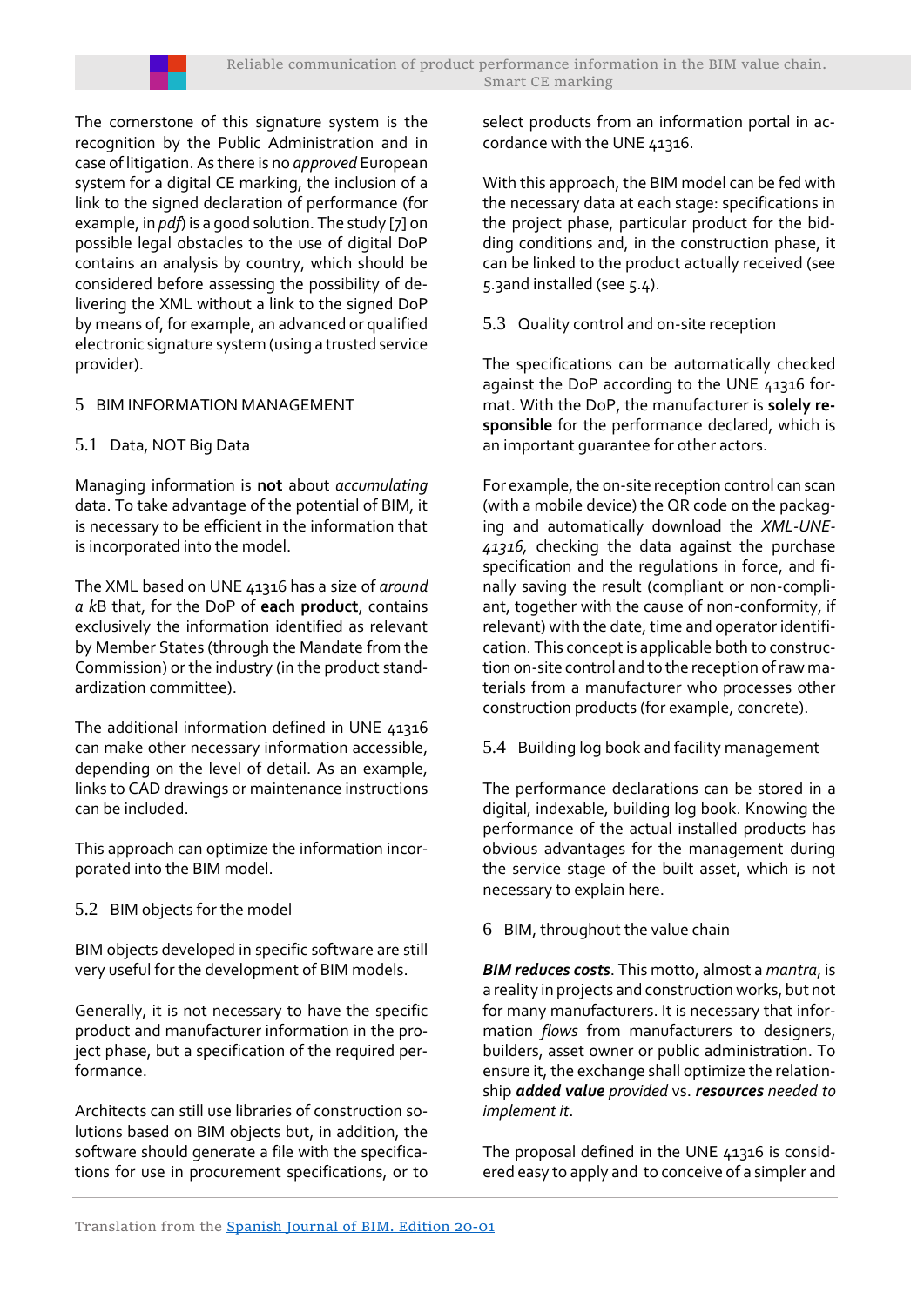

effective, directly available to the majority of organizations. Which manufacturer (currently considering the digitalization of the information of its products) does not have employed at least one person capable of editing a plain text file, using the *Notepad*? If this employee has *basic* knowledge about VBA or Python, it will be easy to export to XML from the *Excel* tables in which the manufacturer might already have stored the characteristics of its product. More *advanced* organizations can incorporate *XML-UNE-41316* into the output formats of their corporate tools and, in addition, *cost-effective* applications will emerge, to streamline this task for the industry. This simplicity makes the cost of generating the product catalog clearly lower than *current* BIM objects.

From the perspective of BIM software, if this concept is used in the majority of DoPs throughout Europe, which developer will not include such a *simple format* as input for their software?

This concept can be extended to other products installed in buildings or civil engineering works which do not have CE marking or, if they have it, do not meet the definition of a construction product under the CPR. With this approach, more structured information can be incorporated into the BIM model.

The *XML-UNE-41316* (digital DoP) concept is an opportunity for BIM deployment and to ensure that BIM also reduce costs *before the construction stage,* starting at the factory.

A cornerstone to success is to reach, in a reasonably short time, a *critical mass of* users throughout the construction value chain. It is also essential to have standardized formats and, thus, the XML structure should be defined in National or European technical standards, via the European Committee for Standardization (CEN) and, for Spain, the Spanish Association for Standardization (UNE).

## 7 BIBLIOGRAPHY

[1[\] Council Directive 89/106/EEC of 21 December 1988](https://eur-lex.europa.eu/legal-content/EN/TXT/?uri=CELEX:31989L0106)  [on the approximation of laws, regulations and adminis](https://eur-lex.europa.eu/legal-content/EN/TXT/?uri=CELEX:31989L0106)[trative provisions of the Member States relating to](https://eur-lex.europa.eu/legal-content/EN/TXT/?uri=CELEX:31989L0106)  [construction products.](https://eur-lex.europa.eu/legal-content/EN/TXT/?uri=CELEX:31989L0106)

[2] [Regulation \(EU\) No 305/2011 of the European Par](https://eur-lex.europa.eu/legal-content/EN/TXT/?uri=celex%3A32011R0305)[liament and of the Council of 9 March 2011 laying down](https://eur-lex.europa.eu/legal-content/EN/TXT/?uri=celex%3A32011R0305)  [harmonised conditions for the marketing of construc](https://eur-lex.europa.eu/legal-content/EN/TXT/?uri=celex%3A32011R0305)[tion products and repealing Council Directive](https://eur-lex.europa.eu/legal-content/EN/TXT/?uri=celex%3A32011R0305)  [89/106/EEC.](https://eur-lex.europa.eu/legal-content/EN/TXT/?uri=celex%3A32011R0305)

[3[\] Commission Delegated Regulation \(EU\) No](https://eur-lex.europa.eu/legal-content/EN/TXT/?uri=CELEX%3A32014R0157)  [157/2014 of 30 October 2013 on the conditions for mak](https://eur-lex.europa.eu/legal-content/EN/TXT/?uri=CELEX%3A32014R0157)[ing a declaration of performance on construction prod](https://eur-lex.europa.eu/legal-content/EN/TXT/?uri=CELEX%3A32014R0157)[ucts available on a website](https://eur-lex.europa.eu/legal-content/EN/TXT/?uri=CELEX%3A32014R0157)*.*

[4[\] Blue Guide on the application of European product](https://eur-lex.europa.eu/legal-content/EN/TXT/PDF/?uri=CELEX:52016XC0726(02)&from=BG)  standards. *[European Commission, 2016.](https://eur-lex.europa.eu/legal-content/EN/TXT/PDF/?uri=CELEX:52016XC0726(02)&from=BG)*

[5] Supporting [study for the Review of the Construction](https://op.europa.eu/en/publication-detail/-/publication/e0ead9bc-ed3f-11e8-b690-01aa75ed71a1)  [Products Regulation: Evaluation](https://op.europa.eu/en/publication-detail/-/publication/e0ead9bc-ed3f-11e8-b690-01aa75ed71a1).*European Commission, [2018.](https://op.europa.eu/en/publication-detail/-/publication/e0ead9bc-ed3f-11e8-b690-01aa75ed71a1)*

[6] [Draft report on the implementation of Regulation](https://www.europarl.europa.eu/doceo/document/IMCO-PR-655860_EN.pdf)  [\(EU\) No 305/2011 laying down harmonised conditions](https://www.europarl.europa.eu/doceo/document/IMCO-PR-655860_EN.pdf)  [for the marketing of construction products](https://www.europarl.europa.eu/doceo/document/IMCO-PR-655860_EN.pdf)  2020/2028(INI).*Committee on the [Internal Market and](https://www.europarl.europa.eu/doceo/document/IMCO-PR-655860_EN.pdf)  [Consumer Protection. European Parliament, 2020.](https://www.europarl.europa.eu/doceo/document/IMCO-PR-655860_EN.pdf)*

[7] [Study on possible national legal](https://op.europa.eu/en/publication-detail/-/publication/d5b4fc90-77eb-441a-b3ef-6d6e4d776d26/language-en/format-PDF/source-114610743) obstacles to full [recognition of electronic processing of performance in](https://op.europa.eu/en/publication-detail/-/publication/d5b4fc90-77eb-441a-b3ef-6d6e4d776d26/language-en/format-PDF/source-114610743)[formation on construction products \(under the Con](https://op.europa.eu/en/publication-detail/-/publication/d5b4fc90-77eb-441a-b3ef-6d6e4d776d26/language-en/format-PDF/source-114610743)[struction Products Regulation\), notably within the re](https://op.europa.eu/en/publication-detail/-/publication/d5b4fc90-77eb-441a-b3ef-6d6e4d776d26/language-en/format-PDF/source-114610743)[gimes of civil liability and evidentiary value.](https://op.europa.eu/en/publication-detail/-/publication/d5b4fc90-77eb-441a-b3ef-6d6e4d776d26/language-en/format-PDF/source-114610743) *Publications [Office of the EU, 2013](https://op.europa.eu/en/publication-detail/-/publication/d5b4fc90-77eb-441a-b3ef-6d6e4d776d26/language-en/format-PDF/source-114610743)*.

[8] [New Approach Notified and Designated Organisa](https://ec.europa.eu/growth/tools-databases/nando/)[tions \(NANDO\) Information System.](https://ec.europa.eu/growth/tools-databases/nando/)

[9[\] Spanish Strategy for Circular Economy , Circular](https://www.miteco.gob.es/es/calidad-y-evaluacion-ambiental/temas/economia-circular/espanacircular2030_def1_tcm30-509532.PDF) Spain 2030*[.Government of Spain, 2020.](https://www.miteco.gob.es/es/calidad-y-evaluacion-ambiental/temas/economia-circular/espanacircular2030_def1_tcm30-509532.PDF)*

[10] UNE [41316:2020. Digital performance declaration](https://www.une.org/encuentra-tu-norma/busca-tu-norma/norma/?c=N0064570)  [for building products \(smart CE marking\).](https://www.une.org/encuentra-tu-norma/busca-tu-norma/norma/?c=N0064570) 

[11] [CWA 17316:2018, Smart CE marking for construc](https://standards.cen.eu/dyn/www/f?p=204:110:0::::FSP_PROJECT,FSP_ORG_ID:67583,2390021&cs=17B814F2CAE9C5A54729D2C772C4956A9)[tion products.](https://standards.cen.eu/dyn/www/f?p=204:110:0::::FSP_PROJECT,FSP_ORG_ID:67583,2390021&cs=17B814F2CAE9C5A54729D2C772C4956A9)

12] EN ISO 16739-1:2020, Industry Foundation Classes (IFC) for data sharing in the construction and facility management industries. Data schema.